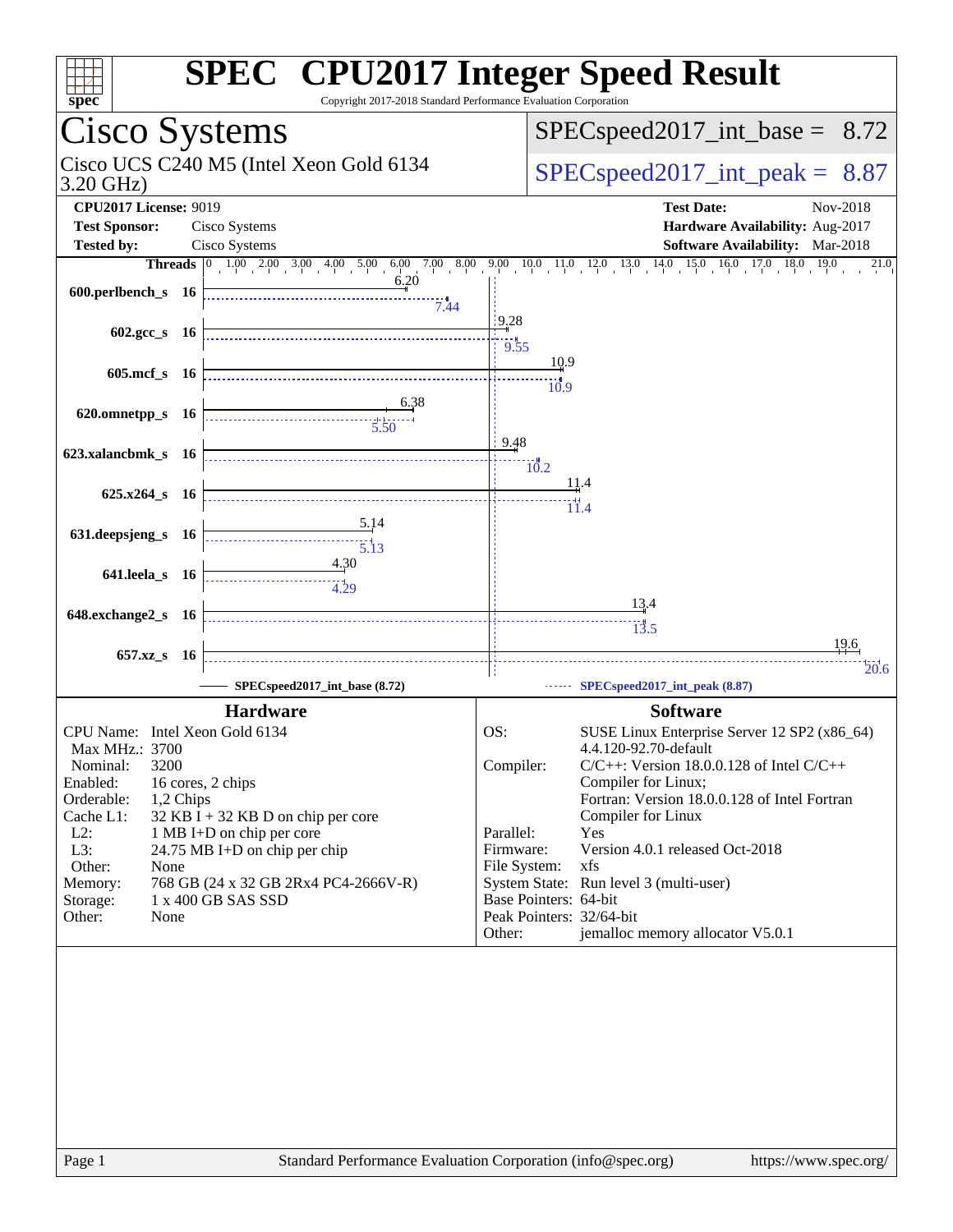

Copyright 2017-2018 Standard Performance Evaluation Corporation

## Cisco Systems

Cisco UCS C240 M5 (Intel Xeon Gold 6134  $\vert$  [SPECspeed2017\\_int\\_peak =](http://www.spec.org/auto/cpu2017/Docs/result-fields.html#SPECspeed2017intpeak) 8.87

 $SPECspeed2017\_int\_base = 8.72$ 

3.20 GHz)

**[CPU2017 License:](http://www.spec.org/auto/cpu2017/Docs/result-fields.html#CPU2017License)** 9019 **[Test Date:](http://www.spec.org/auto/cpu2017/Docs/result-fields.html#TestDate)** Nov-2018

#### **[Test Sponsor:](http://www.spec.org/auto/cpu2017/Docs/result-fields.html#TestSponsor)** Cisco Systems **[Hardware Availability:](http://www.spec.org/auto/cpu2017/Docs/result-fields.html#HardwareAvailability)** Aug-2017 **[Tested by:](http://www.spec.org/auto/cpu2017/Docs/result-fields.html#Testedby)** Cisco Systems **[Software Availability:](http://www.spec.org/auto/cpu2017/Docs/result-fields.html#SoftwareAvailability)** Mar-2018

#### **[Results Table](http://www.spec.org/auto/cpu2017/Docs/result-fields.html#ResultsTable)**

|                                      | <b>Base</b>    |                |       |                |             |                |       | <b>Peak</b>    |                |              |                |              |                |              |
|--------------------------------------|----------------|----------------|-------|----------------|-------------|----------------|-------|----------------|----------------|--------------|----------------|--------------|----------------|--------------|
| <b>Benchmark</b>                     | <b>Threads</b> | <b>Seconds</b> | Ratio | <b>Seconds</b> | Ratio       | <b>Seconds</b> | Ratio | <b>Threads</b> | <b>Seconds</b> | <b>Ratio</b> | <b>Seconds</b> | <b>Ratio</b> | <b>Seconds</b> | <b>Ratio</b> |
| $600.$ perlbench $_s$                | 16             | 286            | 6.20  | 289            | 6.14        | 286            | 6.21  | 16             | 239            | 7.44         | 238            | 7.45         | 239            | 7.41         |
| $602 \text{.} \text{gcc}\text{_<}$ s | 16             | 429            | 9.29  | 432            | 9.23        | 429            | 9.28  | 16             | 416            | 9.56         | 418            | 9.52         | 417            | 9.55         |
| $605$ .mcf s                         | 16             | 431            | 11.0  | 431            | 10.9        | 434            | 10.9  | 16             | 435            | 10.9         | 434            | 10.9         | 433            | 10.9         |
| 620.omnetpp_s                        | 16             | 255            | 6.40  | 256            | 6.38        | 292            | 5.58  | 16             | 307            | 5.31         | 296            | 5.50         | 254            | 6.41         |
| 623.xalancbmk s                      | 16             | 150            | 9.47  | 150            | 9.48        | 148            | 9.55  | 16             | 139            | 10.2         | 139            | 10.2         | 139            | 10.2         |
| 625.x264 s                           | 16             | 154            | 11.4  | 155            | 11.3        | 154            | 11.5  | 16             | 154            | 11.4         | 154            | 11.5         | 156            | 1.3          |
| 631.deepsjeng_s                      | 16             | 279            | 5.14  | 279            | 5.14        | 279            | 5.14  | 16             | 279            | 5.13         | 279            | 5.13         | 280            | 5.12         |
| 641.leela s                          | 16             | 396            | 4.30  | 396            | 4.31        | 397            | 4.30  | 16             | 397            | 4.29         | 397            | 4.29         | 397            | 4.30         |
| 648.exchange2_s                      | 16             | 219            | 13.4  | 219            | 13.4        | 219            | 13.5  | 16             | 219            | 13.4         | 219            | 13.5         | 219            | 13.5         |
| $657.xz$ s                           | 16             | 309            | 20.0  | <u>316</u>     | <u>19.6</u> | 319            | 19.4  | 16             | 307            | 20.2         | <b>300</b>     | 20.6         | 300            | 20.6         |
| $SPECspeed2017$ int base =<br>8.72   |                |                |       |                |             |                |       |                |                |              |                |              |                |              |

**[SPECspeed2017\\_int\\_peak =](http://www.spec.org/auto/cpu2017/Docs/result-fields.html#SPECspeed2017intpeak) 8.87**

Results appear in the [order in which they were run.](http://www.spec.org/auto/cpu2017/Docs/result-fields.html#RunOrder) Bold underlined text [indicates a median measurement](http://www.spec.org/auto/cpu2017/Docs/result-fields.html#Median).

#### **[Operating System Notes](http://www.spec.org/auto/cpu2017/Docs/result-fields.html#OperatingSystemNotes)**

Stack size set to unlimited using "ulimit -s unlimited"

#### **[General Notes](http://www.spec.org/auto/cpu2017/Docs/result-fields.html#GeneralNotes)**

Environment variables set by runcpu before the start of the run: KMP\_AFFINITY = "granularity=fine,scatter" LD\_LIBRARY\_PATH = "/opt/cpu2017/lib/ia32:/opt/cpu2017/lib/intel64" OMP\_STACKSIZE = "192M"

 Binaries compiled on a system with 1x Intel Core i7-4790 CPU + 32GB RAM memory using Redhat Enterprise Linux 7.4 Transparent Huge Pages enabled by default Prior to runcpu invocation Filesystem page cache synced and cleared with: sync; echo 3> /proc/sys/vm/drop\_caches Yes: The test sponsor attests, as of date of publication, that CVE-2017-5754 (Meltdown) is mitigated in the system as tested and documented. Yes: The test sponsor attests, as of date of publication, that CVE-2017-5753 (Spectre variant 1) is mitigated in the system as tested and documented. Yes: The test sponsor attests, as of date of publication, that CVE-2017-5715 (Spectre variant 2) is mitigated in the system as tested and documented. jemalloc, a general purpose malloc implementation built with the RedHat Enterprise 7.5, and the system compiler gcc 4.8.5 sources available from jemalloc.net or<https://github.com/jemalloc/jemalloc/releases>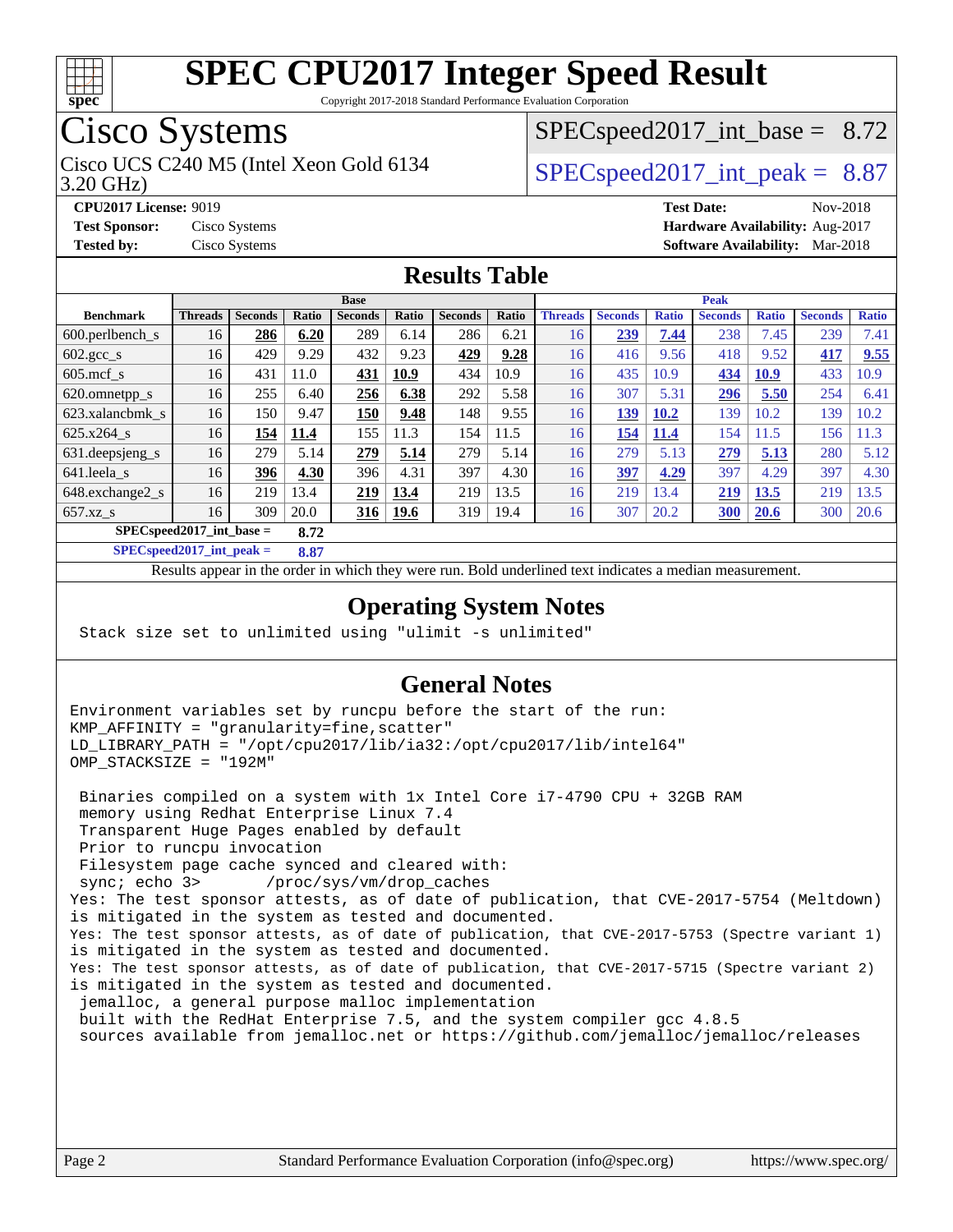

Copyright 2017-2018 Standard Performance Evaluation Corporation

## Cisco Systems

3.20 GHz) Cisco UCS C240 M5 (Intel Xeon Gold 6134  $\vert$  [SPECspeed2017\\_int\\_peak =](http://www.spec.org/auto/cpu2017/Docs/result-fields.html#SPECspeed2017intpeak) 8.87

 $SPECspeed2017\_int\_base = 8.72$ 

**[CPU2017 License:](http://www.spec.org/auto/cpu2017/Docs/result-fields.html#CPU2017License)** 9019 **[Test Date:](http://www.spec.org/auto/cpu2017/Docs/result-fields.html#TestDate)** Nov-2018 **[Test Sponsor:](http://www.spec.org/auto/cpu2017/Docs/result-fields.html#TestSponsor)** Cisco Systems **[Hardware Availability:](http://www.spec.org/auto/cpu2017/Docs/result-fields.html#HardwareAvailability)** Aug-2017 **[Tested by:](http://www.spec.org/auto/cpu2017/Docs/result-fields.html#Testedby)** Cisco Systems **[Software Availability:](http://www.spec.org/auto/cpu2017/Docs/result-fields.html#SoftwareAvailability)** Mar-2018

#### **[Platform Notes](http://www.spec.org/auto/cpu2017/Docs/result-fields.html#PlatformNotes)**

Page 3 Standard Performance Evaluation Corporation [\(info@spec.org\)](mailto:info@spec.org) <https://www.spec.org/> BIOS Settings: Intel HyperThreading Technology set to Disabled CPU performance set to Enterprise Power Performance Tuning set to OS Controls SNC set to Disabled Patrol Scrub set to Disabled Sysinfo program /opt/cpu2017/bin/sysinfo Rev: r5797 of 2017-06-14 96c45e4568ad54c135fd618bcc091c0f running on linux-yoo1 Sun Nov 25 04:51:55 2018 SUT (System Under Test) info as seen by some common utilities. For more information on this section, see <https://www.spec.org/cpu2017/Docs/config.html#sysinfo> From /proc/cpuinfo model name : Intel(R) Xeon(R) Gold 6134 CPU @ 3.20GHz 2 "physical id"s (chips) 16 "processors" cores, siblings (Caution: counting these is hw and system dependent. The following excerpts from /proc/cpuinfo might not be reliable. Use with caution.) cpu cores : 8 siblings : 8 physical 0: cores 0 2 3 9 16 19 26 27 physical 1: cores 0 1 2 3 10 11 24 27 From lscpu: Architecture: x86\_64 CPU op-mode(s): 32-bit, 64-bit Byte Order: Little Endian  $CPU(s):$  16 On-line CPU(s) list: 0-15 Thread(s) per core: 1 Core(s) per socket: 8 Socket(s): 2 NUMA node(s): 2 Vendor ID: GenuineIntel CPU family: 6 Model: 85 Model name: Intel(R) Xeon(R) Gold 6134 CPU @ 3.20GHz Stepping: 4 CPU MHz: 3495.921 CPU max MHz: 3700.0000<br>CPU min MHz: 1200.0000 CPU min MHz: BogoMIPS: 6385.01 Virtualization: VT-x L1d cache: 32K L1i cache: 32K **(Continued on next page)**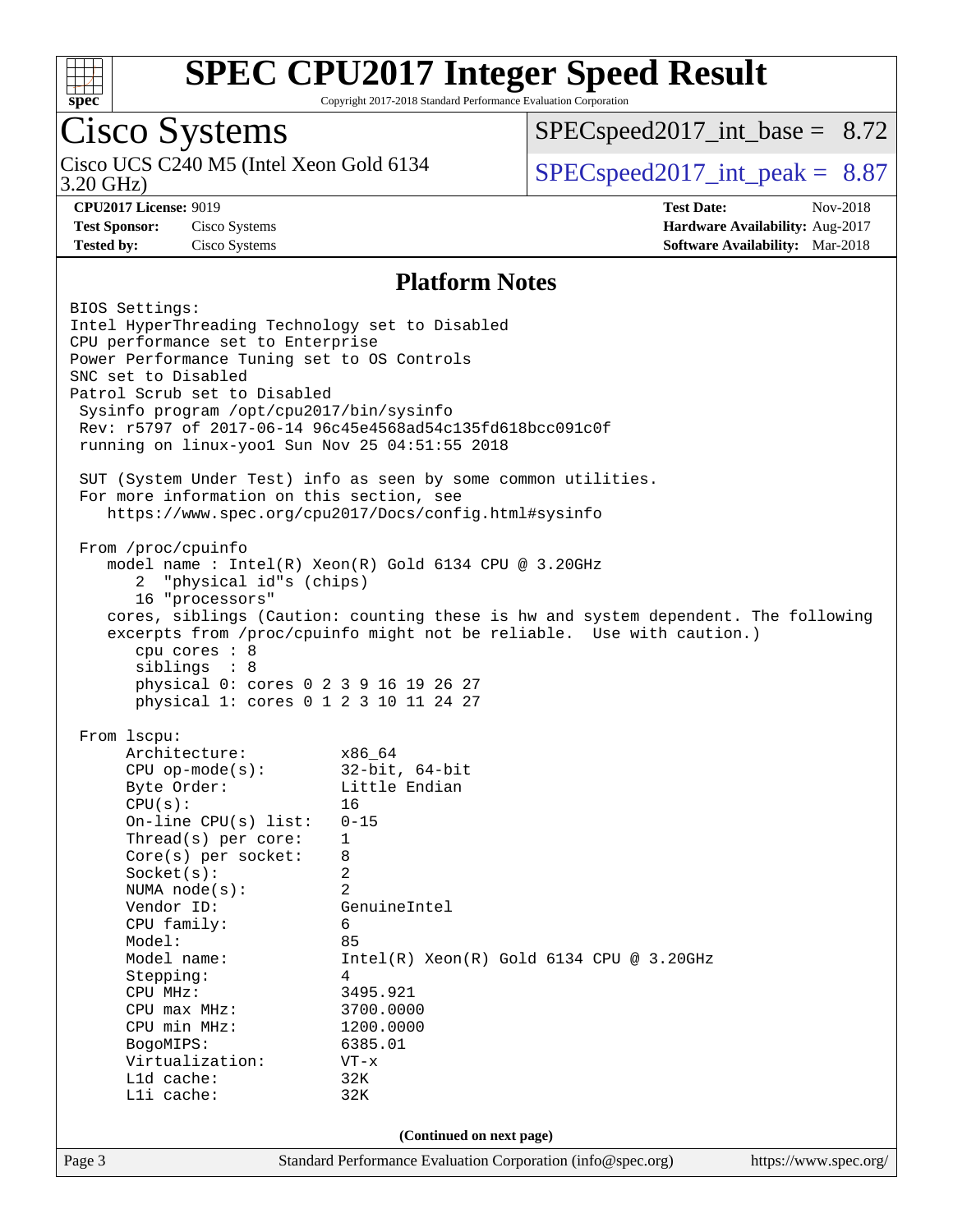

Copyright 2017-2018 Standard Performance Evaluation Corporation

Cisco Systems 3.20 GHz) Cisco UCS C240 M5 (Intel Xeon Gold 6134  $\vert$  [SPECspeed2017\\_int\\_peak =](http://www.spec.org/auto/cpu2017/Docs/result-fields.html#SPECspeed2017intpeak) 8.87  $SPECspeed2017\_int\_base = 8.72$ **[CPU2017 License:](http://www.spec.org/auto/cpu2017/Docs/result-fields.html#CPU2017License)** 9019 **[Test Date:](http://www.spec.org/auto/cpu2017/Docs/result-fields.html#TestDate)** Nov-2018 **[Test Sponsor:](http://www.spec.org/auto/cpu2017/Docs/result-fields.html#TestSponsor)** Cisco Systems **[Hardware Availability:](http://www.spec.org/auto/cpu2017/Docs/result-fields.html#HardwareAvailability)** Aug-2017 **[Tested by:](http://www.spec.org/auto/cpu2017/Docs/result-fields.html#Testedby)** Cisco Systems **[Software Availability:](http://www.spec.org/auto/cpu2017/Docs/result-fields.html#SoftwareAvailability)** Mar-2018 **[Platform Notes \(Continued\)](http://www.spec.org/auto/cpu2017/Docs/result-fields.html#PlatformNotes)** L2 cache: 1024K L3 cache:  $25344K$ <br>NUMA node0 CPU(s):  $0-7$ NUMA node0 CPU(s): NUMA node1 CPU(s): 8-15 Flags: fpu vme de pse tsc msr pae mce cx8 apic sep mtrr pge mca cmov pat pse36 clflush dts acpi mmx fxsr sse sse2 ss ht tm pbe syscall nx pdpe1gb rdtscp lm constant\_tsc art arch\_perfmon pebs bts rep\_good nopl xtopology nonstop\_tsc aperfmperf eagerfpu pni pclmulqdq dtes64 monitor ds\_cpl vmx smx est tm2 ssse3 sdbg fma cx16 xtpr pdcm pcid dca sse4\_1 sse4\_2 x2apic movbe popcnt tsc\_deadline\_timer aes xsave avx f16c rdrand lahf\_lm abm 3dnowprefetch ida arat epb invpcid\_single pln pts dtherm hwp hwp\_act\_window hwp\_epp hwp\_pkg\_req intel\_pt rsb\_ctxsw spec\_ctrl stibp retpoline kaiser tpr\_shadow vnmi flexpriority ept vpid fsgsbase tsc\_adjust bmi1 hle avx2 smep bmi2 erms invpcid rtm cqm mpx avx512f avx512dq rdseed adx smap clflushopt clwb avx512cd avx512bw avx512vl xsaveopt xsavec xgetbv1 cqm\_llc cqm\_occup\_llc /proc/cpuinfo cache data cache size : 25344 KB From numactl --hardware WARNING: a numactl 'node' might or might not correspond to a physical chip. available: 2 nodes (0-1) node 0 cpus: 0 1 2 3 4 5 6 7 node 0 size: 385626 MB node 0 free: 380614 MB node 1 cpus: 8 9 10 11 12 13 14 15 node 1 size: 387054 MB node 1 free: 384219 MB node distances: node 0 1 0: 10 21 1: 21 10 From /proc/meminfo MemTotal: 791225632 kB HugePages\_Total: 0 Hugepagesize: 2048 kB From /etc/\*release\* /etc/\*version\* SuSE-release: SUSE Linux Enterprise Server 12 (x86\_64) VERSION = 12 PATCHLEVEL = 2 # This file is deprecated and will be removed in a future service pack or release. # Please check /etc/os-release for details about this release. os-release: NAME="SLES" VERSION="12-SP2" **(Continued on next page)**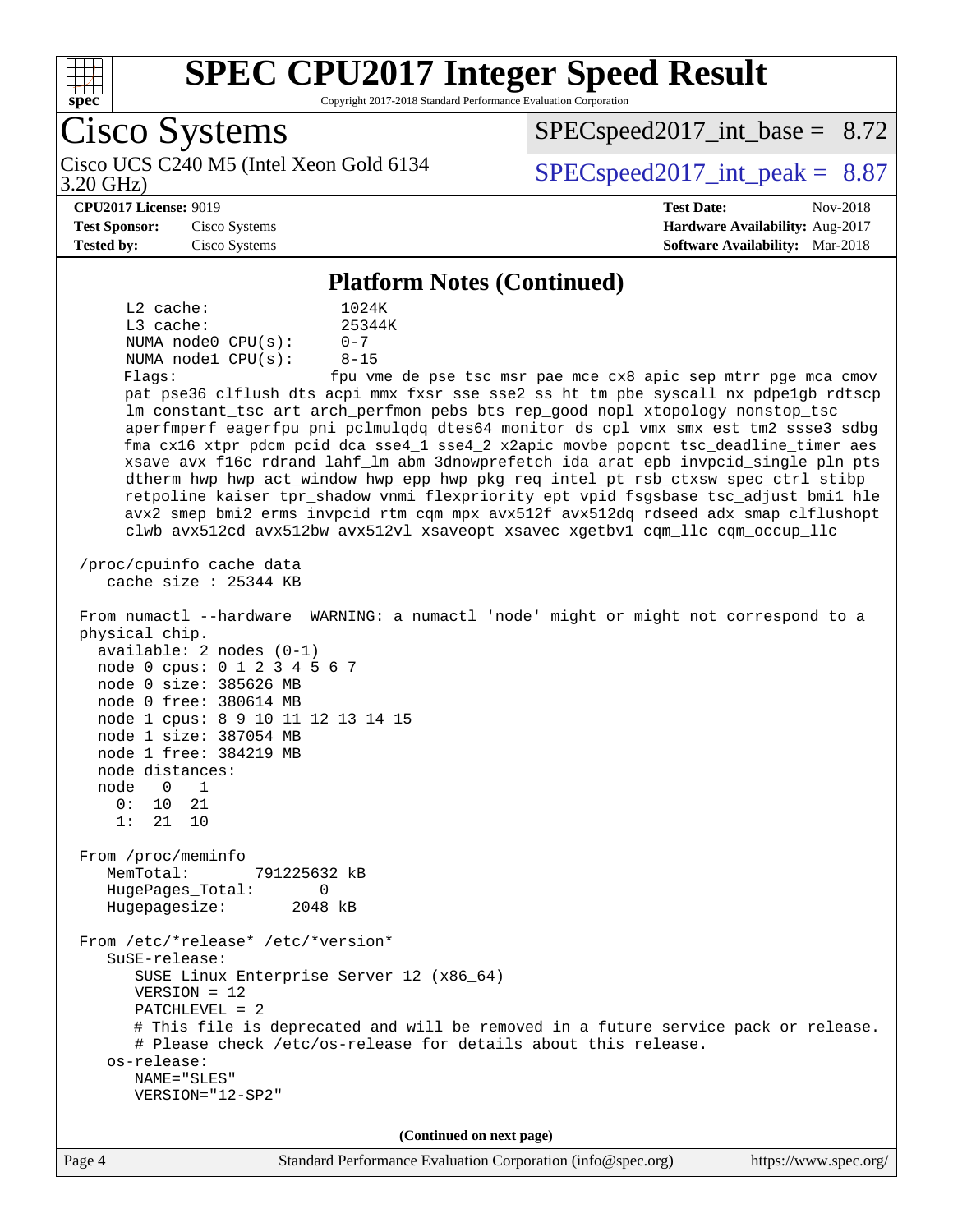

Copyright 2017-2018 Standard Performance Evaluation Corporation

## Cisco Systems

3.20 GHz) Cisco UCS C240 M5 (Intel Xeon Gold 6134  $\vert$  [SPECspeed2017\\_int\\_peak =](http://www.spec.org/auto/cpu2017/Docs/result-fields.html#SPECspeed2017intpeak) 8.87

 $SPECspeed2017\_int\_base = 8.72$ 

**[CPU2017 License:](http://www.spec.org/auto/cpu2017/Docs/result-fields.html#CPU2017License)** 9019 **[Test Date:](http://www.spec.org/auto/cpu2017/Docs/result-fields.html#TestDate)** Nov-2018 **[Test Sponsor:](http://www.spec.org/auto/cpu2017/Docs/result-fields.html#TestSponsor)** Cisco Systems **[Hardware Availability:](http://www.spec.org/auto/cpu2017/Docs/result-fields.html#HardwareAvailability)** Aug-2017 **[Tested by:](http://www.spec.org/auto/cpu2017/Docs/result-fields.html#Testedby)** Cisco Systems **[Software Availability:](http://www.spec.org/auto/cpu2017/Docs/result-fields.html#SoftwareAvailability)** Mar-2018

#### **[Platform Notes \(Continued\)](http://www.spec.org/auto/cpu2017/Docs/result-fields.html#PlatformNotes)**

 VERSION\_ID="12.2" PRETTY\_NAME="SUSE Linux Enterprise Server 12 SP2" ID="sles" ANSI\_COLOR="0;32" CPE\_NAME="cpe:/o:suse:sles:12:sp2"

uname -a:

 Linux linux-yoo1 4.4.120-92.70-default #1 SMP Wed Mar 14 15:59:43 UTC 2018 (52a83de) x86\_64 x86\_64 x86\_64 GNU/Linux

run-level 3 Nov 24 23:41

 SPEC is set to: /opt/cpu2017 Filesystem Type Size Used Avail Use% Mounted on /dev/sda1 xfs 224G 31G 193G 14% /

 Additional information from dmidecode follows. WARNING: Use caution when you interpret this section. The 'dmidecode' program reads system data which is "intended to allow hardware to be accurately determined", but the intent may not be met, as there are frequent changes to hardware, firmware, and the "DMTF SMBIOS" standard. BIOS Cisco Systems, Inc. C240M5.4.0.1.139.1003182220 10/03/2018 Memory: 12x 0xCE00 M393A4K40BB2-CTD 32 GB 2 rank 2666 12x 0xCE00 M393A4K40CB2-CTD 32 GB 2 rank 2666

(End of data from sysinfo program)

#### **[Compiler Version Notes](http://www.spec.org/auto/cpu2017/Docs/result-fields.html#CompilerVersionNotes)**

| Page 5 | Standard Performance Evaluation Corporation (info@spec.org)<br>https://www.spec.org/                         |
|--------|--------------------------------------------------------------------------------------------------------------|
|        | (Continued on next page)                                                                                     |
|        | CXXC 620.omnetpp $s(base)$ 623.xalancbmk $s(base)$ 631.deepsjeng $s(base)$                                   |
|        | icc (ICC) 18.0.0 20170811<br>Copyright (C) 1985-2017 Intel Corporation. All rights reserved.                 |
| CC.    | 600.perlbench_s(peak) 602.gcc_s(peak) 605.mcf_s(peak) 657.xz_s(peak)                                         |
|        | icc (ICC) 18.0.0 20170811<br>Copyright (C) 1985-2017 Intel Corporation. All rights reserved.                 |
| CC.    | 600.perlbench $s(base)$ 602.gcc $s(base)$ 605.mcf $s(base)$ 625.x264 $s(base)$ ,<br>$peak)$ 657.xz $s(base)$ |
|        |                                                                                                              |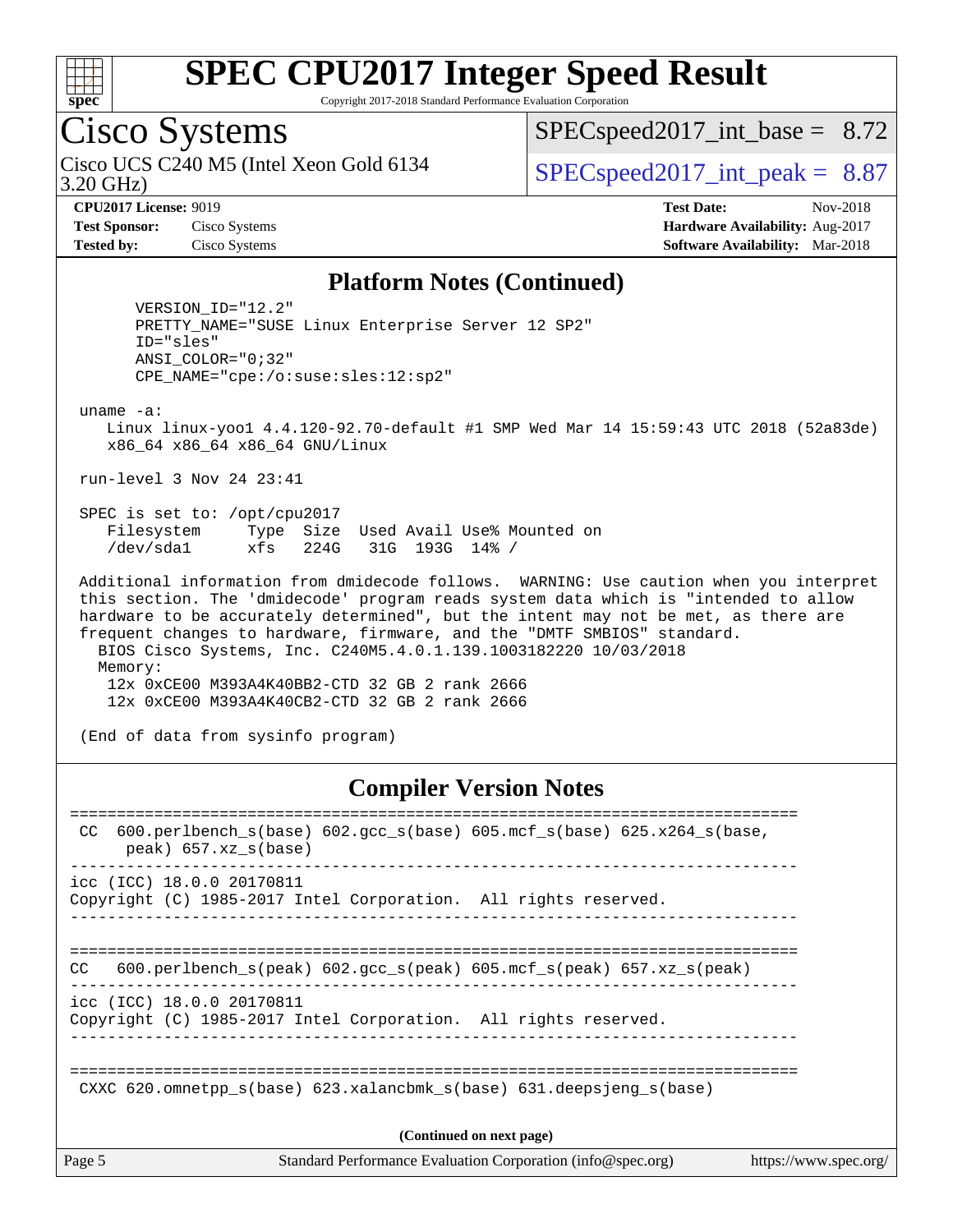

Copyright 2017-2018 Standard Performance Evaluation Corporation

## Cisco Systems

3.20 GHz) Cisco UCS C240 M5 (Intel Xeon Gold 6134  $\vert$  [SPECspeed2017\\_int\\_peak =](http://www.spec.org/auto/cpu2017/Docs/result-fields.html#SPECspeed2017intpeak) 8.87

 $SPEC speed2017\_int\_base = 8.72$ 

**[CPU2017 License:](http://www.spec.org/auto/cpu2017/Docs/result-fields.html#CPU2017License)** 9019 **[Test Date:](http://www.spec.org/auto/cpu2017/Docs/result-fields.html#TestDate)** Nov-2018 **[Test Sponsor:](http://www.spec.org/auto/cpu2017/Docs/result-fields.html#TestSponsor)** Cisco Systems **[Hardware Availability:](http://www.spec.org/auto/cpu2017/Docs/result-fields.html#HardwareAvailability)** Aug-2017 **[Tested by:](http://www.spec.org/auto/cpu2017/Docs/result-fields.html#Testedby)** Cisco Systems **[Software Availability:](http://www.spec.org/auto/cpu2017/Docs/result-fields.html#SoftwareAvailability)** Mar-2018

#### **[Compiler Version Notes \(Continued\)](http://www.spec.org/auto/cpu2017/Docs/result-fields.html#CompilerVersionNotes)**

641.leela\_s(base)

----------------------------------------------------------------------------- icpc (ICC) 18.0.0 20170811 Copyright (C) 1985-2017 Intel Corporation. All rights reserved. ------------------------------------------------------------------------------

============================================================================== CXXC 620.omnetpp\_s(peak) 623.xalancbmk\_s(peak) 631.deepsjeng\_s(peak)

641.leela\_s(peak)

------------------------------------------------------------------------------

icpc (ICC) 18.0.0 20170811 Copyright (C) 1985-2017 Intel Corporation. All rights reserved.

------------------------------------------------------------------------------

#### ==============================================================================

 FC 648.exchange2\_s(base, peak) ------------------------------------------------------------------------------

ifort (IFORT) 18.0.0 20170811

Copyright (C) 1985-2017 Intel Corporation. All rights reserved. ------------------------------------------------------------------------------

#### **[Base Compiler Invocation](http://www.spec.org/auto/cpu2017/Docs/result-fields.html#BaseCompilerInvocation)**

[C benchmarks](http://www.spec.org/auto/cpu2017/Docs/result-fields.html#Cbenchmarks): [icc -m64 -std=c11](http://www.spec.org/cpu2017/results/res2018q4/cpu2017-20181127-10002.flags.html#user_CCbase_intel_icc_64bit_c11_33ee0cdaae7deeeab2a9725423ba97205ce30f63b9926c2519791662299b76a0318f32ddfffdc46587804de3178b4f9328c46fa7c2b0cd779d7a61945c91cd35)

[C++ benchmarks:](http://www.spec.org/auto/cpu2017/Docs/result-fields.html#CXXbenchmarks) [icpc -m64](http://www.spec.org/cpu2017/results/res2018q4/cpu2017-20181127-10002.flags.html#user_CXXbase_intel_icpc_64bit_4ecb2543ae3f1412ef961e0650ca070fec7b7afdcd6ed48761b84423119d1bf6bdf5cad15b44d48e7256388bc77273b966e5eb805aefd121eb22e9299b2ec9d9)

[Fortran benchmarks](http://www.spec.org/auto/cpu2017/Docs/result-fields.html#Fortranbenchmarks): [ifort -m64](http://www.spec.org/cpu2017/results/res2018q4/cpu2017-20181127-10002.flags.html#user_FCbase_intel_ifort_64bit_24f2bb282fbaeffd6157abe4f878425411749daecae9a33200eee2bee2fe76f3b89351d69a8130dd5949958ce389cf37ff59a95e7a40d588e8d3a57e0c3fd751)

### **[Base Portability Flags](http://www.spec.org/auto/cpu2017/Docs/result-fields.html#BasePortabilityFlags)**

 600.perlbench\_s: [-DSPEC\\_LP64](http://www.spec.org/cpu2017/results/res2018q4/cpu2017-20181127-10002.flags.html#b600.perlbench_s_basePORTABILITY_DSPEC_LP64) [-DSPEC\\_LINUX\\_X64](http://www.spec.org/cpu2017/results/res2018q4/cpu2017-20181127-10002.flags.html#b600.perlbench_s_baseCPORTABILITY_DSPEC_LINUX_X64) 602.gcc\_s: [-DSPEC\\_LP64](http://www.spec.org/cpu2017/results/res2018q4/cpu2017-20181127-10002.flags.html#suite_basePORTABILITY602_gcc_s_DSPEC_LP64) 605.mcf\_s: [-DSPEC\\_LP64](http://www.spec.org/cpu2017/results/res2018q4/cpu2017-20181127-10002.flags.html#suite_basePORTABILITY605_mcf_s_DSPEC_LP64) 620.omnetpp\_s: [-DSPEC\\_LP64](http://www.spec.org/cpu2017/results/res2018q4/cpu2017-20181127-10002.flags.html#suite_basePORTABILITY620_omnetpp_s_DSPEC_LP64) 623.xalancbmk\_s: [-DSPEC\\_LP64](http://www.spec.org/cpu2017/results/res2018q4/cpu2017-20181127-10002.flags.html#suite_basePORTABILITY623_xalancbmk_s_DSPEC_LP64) [-DSPEC\\_LINUX](http://www.spec.org/cpu2017/results/res2018q4/cpu2017-20181127-10002.flags.html#b623.xalancbmk_s_baseCXXPORTABILITY_DSPEC_LINUX) 625.x264\_s: [-DSPEC\\_LP64](http://www.spec.org/cpu2017/results/res2018q4/cpu2017-20181127-10002.flags.html#suite_basePORTABILITY625_x264_s_DSPEC_LP64) 631.deepsjeng\_s: [-DSPEC\\_LP64](http://www.spec.org/cpu2017/results/res2018q4/cpu2017-20181127-10002.flags.html#suite_basePORTABILITY631_deepsjeng_s_DSPEC_LP64) 641.leela\_s: [-DSPEC\\_LP64](http://www.spec.org/cpu2017/results/res2018q4/cpu2017-20181127-10002.flags.html#suite_basePORTABILITY641_leela_s_DSPEC_LP64) 648.exchange2\_s: [-DSPEC\\_LP64](http://www.spec.org/cpu2017/results/res2018q4/cpu2017-20181127-10002.flags.html#suite_basePORTABILITY648_exchange2_s_DSPEC_LP64)

**(Continued on next page)**

Page 6 Standard Performance Evaluation Corporation [\(info@spec.org\)](mailto:info@spec.org) <https://www.spec.org/>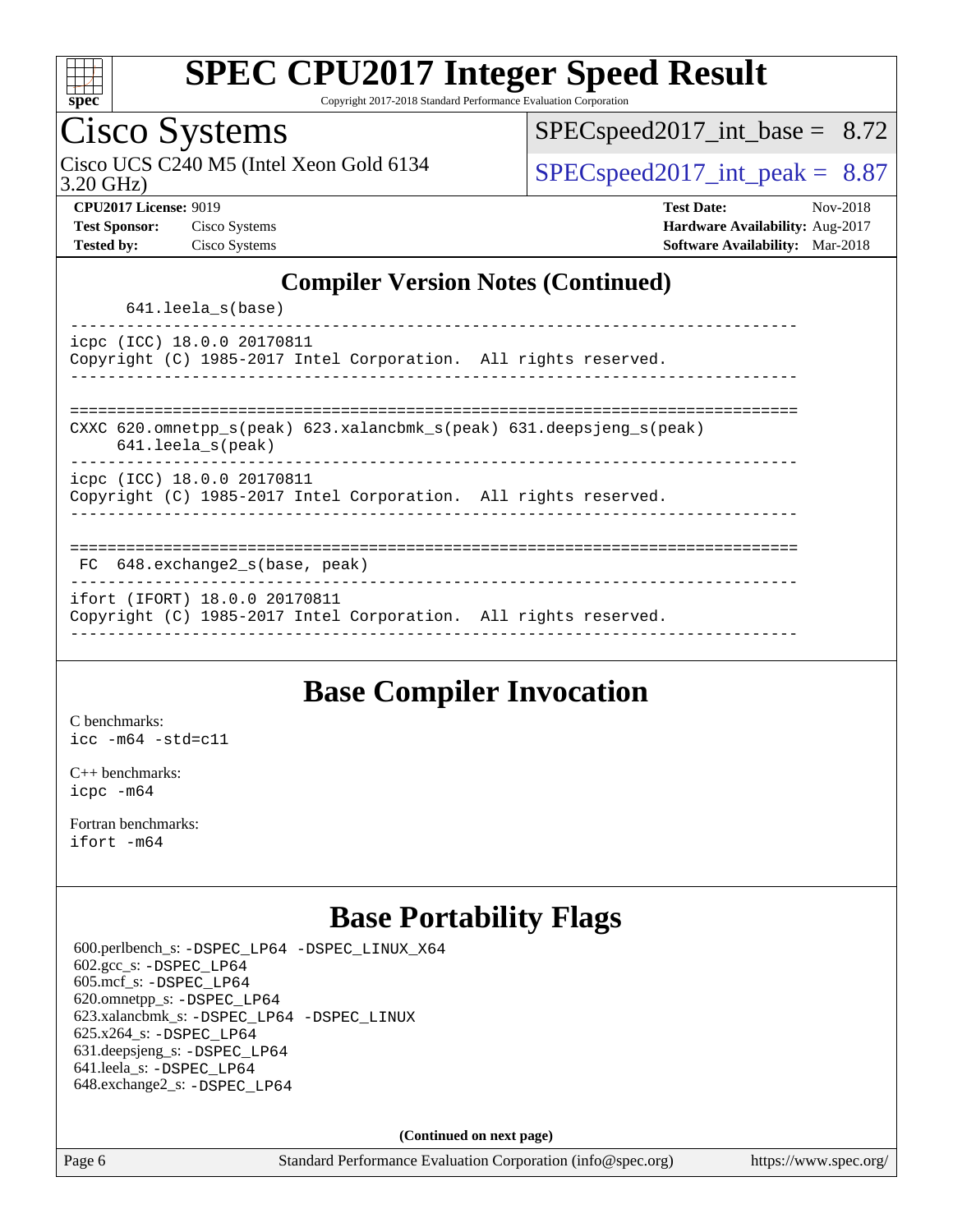

Copyright 2017-2018 Standard Performance Evaluation Corporation

## Cisco Systems

3.20 GHz) Cisco UCS C240 M5 (Intel Xeon Gold 6134  $\vert$  [SPECspeed2017\\_int\\_peak =](http://www.spec.org/auto/cpu2017/Docs/result-fields.html#SPECspeed2017intpeak) 8.87

 $SPECspeed2017\_int\_base = 8.72$ 

**[CPU2017 License:](http://www.spec.org/auto/cpu2017/Docs/result-fields.html#CPU2017License)** 9019 **[Test Date:](http://www.spec.org/auto/cpu2017/Docs/result-fields.html#TestDate)** Nov-2018 **[Test Sponsor:](http://www.spec.org/auto/cpu2017/Docs/result-fields.html#TestSponsor)** Cisco Systems **[Hardware Availability:](http://www.spec.org/auto/cpu2017/Docs/result-fields.html#HardwareAvailability)** Aug-2017 **[Tested by:](http://www.spec.org/auto/cpu2017/Docs/result-fields.html#Testedby)** Cisco Systems **[Software Availability:](http://www.spec.org/auto/cpu2017/Docs/result-fields.html#SoftwareAvailability)** Mar-2018

## **[Base Portability Flags \(Continued\)](http://www.spec.org/auto/cpu2017/Docs/result-fields.html#BasePortabilityFlags)**

657.xz\_s: [-DSPEC\\_LP64](http://www.spec.org/cpu2017/results/res2018q4/cpu2017-20181127-10002.flags.html#suite_basePORTABILITY657_xz_s_DSPEC_LP64)

#### **[Base Optimization Flags](http://www.spec.org/auto/cpu2017/Docs/result-fields.html#BaseOptimizationFlags)**

[C benchmarks](http://www.spec.org/auto/cpu2017/Docs/result-fields.html#Cbenchmarks):

[-Wl,-z,muldefs](http://www.spec.org/cpu2017/results/res2018q4/cpu2017-20181127-10002.flags.html#user_CCbase_link_force_multiple1_b4cbdb97b34bdee9ceefcfe54f4c8ea74255f0b02a4b23e853cdb0e18eb4525ac79b5a88067c842dd0ee6996c24547a27a4b99331201badda8798ef8a743f577) [-xCORE-AVX2](http://www.spec.org/cpu2017/results/res2018q4/cpu2017-20181127-10002.flags.html#user_CCbase_f-xCORE-AVX2) [-ipo](http://www.spec.org/cpu2017/results/res2018q4/cpu2017-20181127-10002.flags.html#user_CCbase_f-ipo) [-O3](http://www.spec.org/cpu2017/results/res2018q4/cpu2017-20181127-10002.flags.html#user_CCbase_f-O3) [-no-prec-div](http://www.spec.org/cpu2017/results/res2018q4/cpu2017-20181127-10002.flags.html#user_CCbase_f-no-prec-div) [-qopt-mem-layout-trans=3](http://www.spec.org/cpu2017/results/res2018q4/cpu2017-20181127-10002.flags.html#user_CCbase_f-qopt-mem-layout-trans_de80db37974c74b1f0e20d883f0b675c88c3b01e9d123adea9b28688d64333345fb62bc4a798493513fdb68f60282f9a726aa07f478b2f7113531aecce732043) [-qopenmp](http://www.spec.org/cpu2017/results/res2018q4/cpu2017-20181127-10002.flags.html#user_CCbase_qopenmp_16be0c44f24f464004c6784a7acb94aca937f053568ce72f94b139a11c7c168634a55f6653758ddd83bcf7b8463e8028bb0b48b77bcddc6b78d5d95bb1df2967) [-DSPEC\\_OPENMP](http://www.spec.org/cpu2017/results/res2018q4/cpu2017-20181127-10002.flags.html#suite_CCbase_DSPEC_OPENMP) [-L/usr/local/je5.0.1-64/lib](http://www.spec.org/cpu2017/results/res2018q4/cpu2017-20181127-10002.flags.html#user_CCbase_jemalloc_link_path64_4b10a636b7bce113509b17f3bd0d6226c5fb2346b9178c2d0232c14f04ab830f976640479e5c33dc2bcbbdad86ecfb6634cbbd4418746f06f368b512fced5394) [-ljemalloc](http://www.spec.org/cpu2017/results/res2018q4/cpu2017-20181127-10002.flags.html#user_CCbase_jemalloc_link_lib_d1249b907c500fa1c0672f44f562e3d0f79738ae9e3c4a9c376d49f265a04b9c99b167ecedbf6711b3085be911c67ff61f150a17b3472be731631ba4d0471706)

#### [C++ benchmarks:](http://www.spec.org/auto/cpu2017/Docs/result-fields.html#CXXbenchmarks)

[-Wl,-z,muldefs](http://www.spec.org/cpu2017/results/res2018q4/cpu2017-20181127-10002.flags.html#user_CXXbase_link_force_multiple1_b4cbdb97b34bdee9ceefcfe54f4c8ea74255f0b02a4b23e853cdb0e18eb4525ac79b5a88067c842dd0ee6996c24547a27a4b99331201badda8798ef8a743f577) [-xCORE-AVX2](http://www.spec.org/cpu2017/results/res2018q4/cpu2017-20181127-10002.flags.html#user_CXXbase_f-xCORE-AVX2) [-ipo](http://www.spec.org/cpu2017/results/res2018q4/cpu2017-20181127-10002.flags.html#user_CXXbase_f-ipo) [-O3](http://www.spec.org/cpu2017/results/res2018q4/cpu2017-20181127-10002.flags.html#user_CXXbase_f-O3) [-no-prec-div](http://www.spec.org/cpu2017/results/res2018q4/cpu2017-20181127-10002.flags.html#user_CXXbase_f-no-prec-div) [-qopt-mem-layout-trans=3](http://www.spec.org/cpu2017/results/res2018q4/cpu2017-20181127-10002.flags.html#user_CXXbase_f-qopt-mem-layout-trans_de80db37974c74b1f0e20d883f0b675c88c3b01e9d123adea9b28688d64333345fb62bc4a798493513fdb68f60282f9a726aa07f478b2f7113531aecce732043) [-L/usr/local/je5.0.1-64/lib](http://www.spec.org/cpu2017/results/res2018q4/cpu2017-20181127-10002.flags.html#user_CXXbase_jemalloc_link_path64_4b10a636b7bce113509b17f3bd0d6226c5fb2346b9178c2d0232c14f04ab830f976640479e5c33dc2bcbbdad86ecfb6634cbbd4418746f06f368b512fced5394) [-ljemalloc](http://www.spec.org/cpu2017/results/res2018q4/cpu2017-20181127-10002.flags.html#user_CXXbase_jemalloc_link_lib_d1249b907c500fa1c0672f44f562e3d0f79738ae9e3c4a9c376d49f265a04b9c99b167ecedbf6711b3085be911c67ff61f150a17b3472be731631ba4d0471706)

[Fortran benchmarks](http://www.spec.org/auto/cpu2017/Docs/result-fields.html#Fortranbenchmarks):

```
-Wl,-z,muldefs -xCORE-AVX2 -ipo -O3 -no-prec-div
-qopt-mem-layout-trans=3 -nostandard-realloc-lhs -align array32byte
-L/usr/local/je5.0.1-64/lib -ljemalloc
```
### **[Peak Compiler Invocation](http://www.spec.org/auto/cpu2017/Docs/result-fields.html#PeakCompilerInvocation)**

[C benchmarks](http://www.spec.org/auto/cpu2017/Docs/result-fields.html#Cbenchmarks): [icc -m64 -std=c11](http://www.spec.org/cpu2017/results/res2018q4/cpu2017-20181127-10002.flags.html#user_CCpeak_intel_icc_64bit_c11_33ee0cdaae7deeeab2a9725423ba97205ce30f63b9926c2519791662299b76a0318f32ddfffdc46587804de3178b4f9328c46fa7c2b0cd779d7a61945c91cd35)

[C++ benchmarks \(except as noted below\):](http://www.spec.org/auto/cpu2017/Docs/result-fields.html#CXXbenchmarksexceptasnotedbelow) [icpc -m64](http://www.spec.org/cpu2017/results/res2018q4/cpu2017-20181127-10002.flags.html#user_CXXpeak_intel_icpc_64bit_4ecb2543ae3f1412ef961e0650ca070fec7b7afdcd6ed48761b84423119d1bf6bdf5cad15b44d48e7256388bc77273b966e5eb805aefd121eb22e9299b2ec9d9)

623.xalancbmk\_s: [icpc -m32 -L/opt/intel/compilers\\_and\\_libraries\\_2018/linux/lib/ia32](http://www.spec.org/cpu2017/results/res2018q4/cpu2017-20181127-10002.flags.html#user_peakCXXLD623_xalancbmk_s_intel_icpc_49b8c4a2e52517df5e44233d8730ac3dfca5acbb5ef11df3347e50260a55109134bcb7fd2e543798dfd93e66566a4e08776ad3f7d40a4ff4276870c090f61f0e)

[Fortran benchmarks](http://www.spec.org/auto/cpu2017/Docs/result-fields.html#Fortranbenchmarks): [ifort -m64](http://www.spec.org/cpu2017/results/res2018q4/cpu2017-20181127-10002.flags.html#user_FCpeak_intel_ifort_64bit_24f2bb282fbaeffd6157abe4f878425411749daecae9a33200eee2bee2fe76f3b89351d69a8130dd5949958ce389cf37ff59a95e7a40d588e8d3a57e0c3fd751)

#### **[Peak Portability Flags](http://www.spec.org/auto/cpu2017/Docs/result-fields.html#PeakPortabilityFlags)**

 600.perlbench\_s: [-DSPEC\\_LP64](http://www.spec.org/cpu2017/results/res2018q4/cpu2017-20181127-10002.flags.html#b600.perlbench_s_peakPORTABILITY_DSPEC_LP64) [-DSPEC\\_LINUX\\_X64](http://www.spec.org/cpu2017/results/res2018q4/cpu2017-20181127-10002.flags.html#b600.perlbench_s_peakCPORTABILITY_DSPEC_LINUX_X64) 602.gcc\_s: [-DSPEC\\_LP64](http://www.spec.org/cpu2017/results/res2018q4/cpu2017-20181127-10002.flags.html#suite_peakPORTABILITY602_gcc_s_DSPEC_LP64) 605.mcf\_s: [-DSPEC\\_LP64](http://www.spec.org/cpu2017/results/res2018q4/cpu2017-20181127-10002.flags.html#suite_peakPORTABILITY605_mcf_s_DSPEC_LP64) 620.omnetpp\_s: [-DSPEC\\_LP64](http://www.spec.org/cpu2017/results/res2018q4/cpu2017-20181127-10002.flags.html#suite_peakPORTABILITY620_omnetpp_s_DSPEC_LP64) 623.xalancbmk\_s: [-D\\_FILE\\_OFFSET\\_BITS=64](http://www.spec.org/cpu2017/results/res2018q4/cpu2017-20181127-10002.flags.html#user_peakPORTABILITY623_xalancbmk_s_file_offset_bits_64_5ae949a99b284ddf4e95728d47cb0843d81b2eb0e18bdfe74bbf0f61d0b064f4bda2f10ea5eb90e1dcab0e84dbc592acfc5018bc955c18609f94ddb8d550002c) [-DSPEC\\_LINUX](http://www.spec.org/cpu2017/results/res2018q4/cpu2017-20181127-10002.flags.html#b623.xalancbmk_s_peakCXXPORTABILITY_DSPEC_LINUX) 625.x264\_s: [-DSPEC\\_LP64](http://www.spec.org/cpu2017/results/res2018q4/cpu2017-20181127-10002.flags.html#suite_peakPORTABILITY625_x264_s_DSPEC_LP64)

**(Continued on next page)**

Page 7 Standard Performance Evaluation Corporation [\(info@spec.org\)](mailto:info@spec.org) <https://www.spec.org/>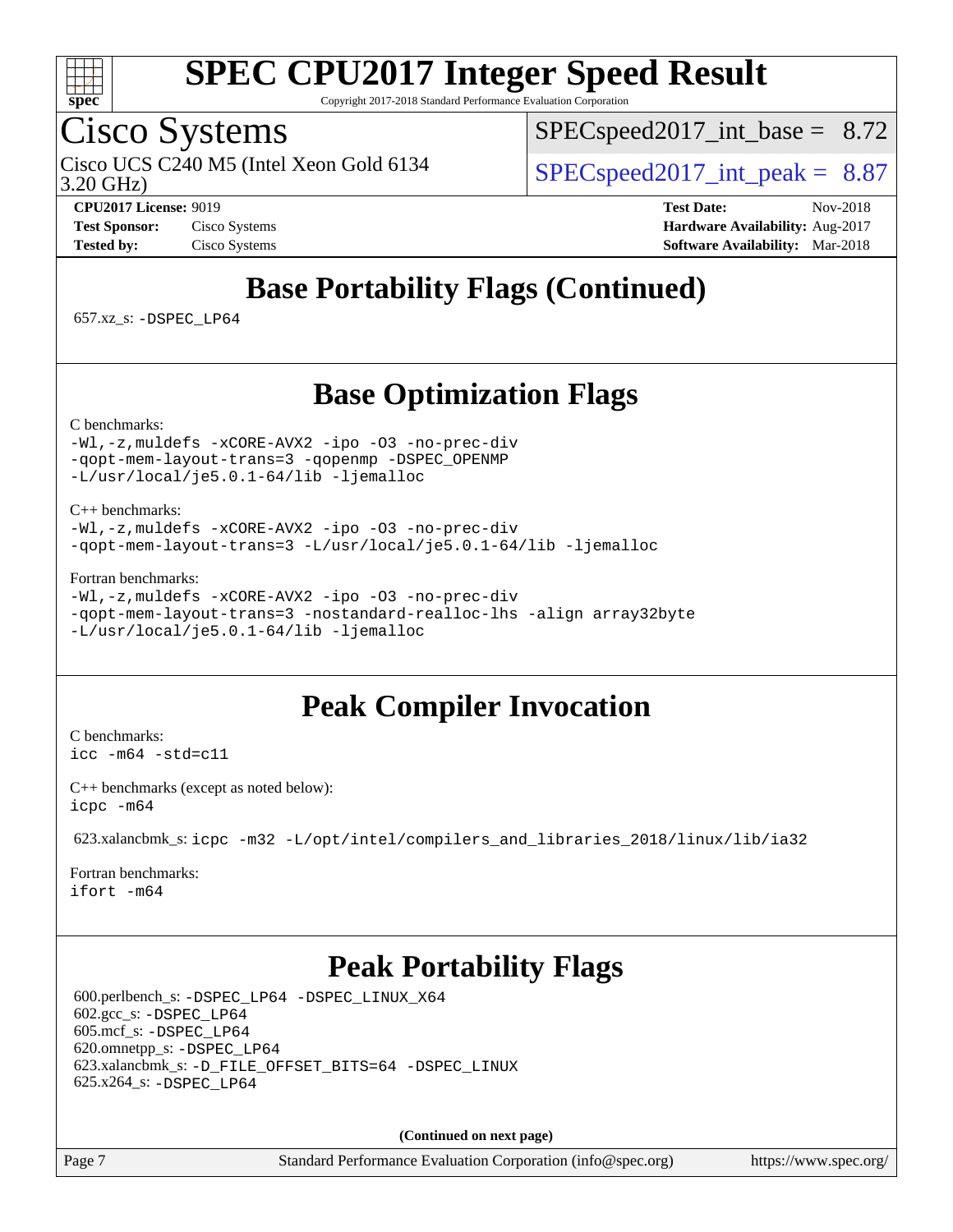

Copyright 2017-2018 Standard Performance Evaluation Corporation

## Cisco Systems

3.20 GHz) Cisco UCS C240 M5 (Intel Xeon Gold 6134  $\vert$  [SPECspeed2017\\_int\\_peak =](http://www.spec.org/auto/cpu2017/Docs/result-fields.html#SPECspeed2017intpeak) 8.87

 $SPECspeed2017\_int\_base = 8.72$ 

**[Tested by:](http://www.spec.org/auto/cpu2017/Docs/result-fields.html#Testedby)** Cisco Systems **[Software Availability:](http://www.spec.org/auto/cpu2017/Docs/result-fields.html#SoftwareAvailability)** Mar-2018

**[CPU2017 License:](http://www.spec.org/auto/cpu2017/Docs/result-fields.html#CPU2017License)** 9019 **[Test Date:](http://www.spec.org/auto/cpu2017/Docs/result-fields.html#TestDate)** Nov-2018 **[Test Sponsor:](http://www.spec.org/auto/cpu2017/Docs/result-fields.html#TestSponsor)** Cisco Systems **[Hardware Availability:](http://www.spec.org/auto/cpu2017/Docs/result-fields.html#HardwareAvailability)** Aug-2017

## **[Peak Portability Flags \(Continued\)](http://www.spec.org/auto/cpu2017/Docs/result-fields.html#PeakPortabilityFlags)**

 631.deepsjeng\_s: [-DSPEC\\_LP64](http://www.spec.org/cpu2017/results/res2018q4/cpu2017-20181127-10002.flags.html#suite_peakPORTABILITY631_deepsjeng_s_DSPEC_LP64) 641.leela\_s: [-DSPEC\\_LP64](http://www.spec.org/cpu2017/results/res2018q4/cpu2017-20181127-10002.flags.html#suite_peakPORTABILITY641_leela_s_DSPEC_LP64) 648.exchange2\_s: [-DSPEC\\_LP64](http://www.spec.org/cpu2017/results/res2018q4/cpu2017-20181127-10002.flags.html#suite_peakPORTABILITY648_exchange2_s_DSPEC_LP64) 657.xz\_s: [-DSPEC\\_LP64](http://www.spec.org/cpu2017/results/res2018q4/cpu2017-20181127-10002.flags.html#suite_peakPORTABILITY657_xz_s_DSPEC_LP64)

### **[Peak Optimization Flags](http://www.spec.org/auto/cpu2017/Docs/result-fields.html#PeakOptimizationFlags)**

[C benchmarks](http://www.spec.org/auto/cpu2017/Docs/result-fields.html#Cbenchmarks):

```
600.perlbench_s: -W1-prof-gen-prof-use(pass 2) -02
-xCORE-AVX2 -qopt-mem-layout-trans=3 -ipo -O3
-no-prec-div -DSPEC_SUPPRESS_OPENMP -qopenmp
-DSPEC_OPENMP -fno-strict-overflow
-L/usr/local/je5.0.1-64/lib -ljemalloc
```

| $602.\text{sec}\_\text{s}: -W1, -z$ , muldefs $-\text{prof-qen}(pass 1)$ $-\text{prof-use}(pass 2)$ -02 |  |
|---------------------------------------------------------------------------------------------------------|--|
| $-xCORE-AVX2$ -gopt-mem-layout-trans=3 -ipo -03                                                         |  |
| -no-prec-div -DSPEC_SUPPRESS_OPENMP -qopenmp                                                            |  |
| $-DSPEC\_OPENMP -L/usr/local/je5.0.1-64/lib -ljemalloc$                                                 |  |

```
 605.mcf_s: -Wl,-z,muldefs -prof-gen(pass 1) -prof-use(pass 2) -ipo
-xCORE-AVX2 -O3 -no-prec-div -qopt-mem-layout-trans=3
-DSPEC_SUPPRESS_OPENMP -qopenmp -DSPEC_OPENMP
-L/usr/local/je5.0.1-64/lib -ljemalloc
```
 625.x264\_s: [-Wl,-z,muldefs](http://www.spec.org/cpu2017/results/res2018q4/cpu2017-20181127-10002.flags.html#user_peakEXTRA_LDFLAGS625_x264_s_link_force_multiple1_b4cbdb97b34bdee9ceefcfe54f4c8ea74255f0b02a4b23e853cdb0e18eb4525ac79b5a88067c842dd0ee6996c24547a27a4b99331201badda8798ef8a743f577) [-xCORE-AVX2](http://www.spec.org/cpu2017/results/res2018q4/cpu2017-20181127-10002.flags.html#user_peakCOPTIMIZE625_x264_s_f-xCORE-AVX2) [-ipo](http://www.spec.org/cpu2017/results/res2018q4/cpu2017-20181127-10002.flags.html#user_peakCOPTIMIZE625_x264_s_f-ipo) [-O3](http://www.spec.org/cpu2017/results/res2018q4/cpu2017-20181127-10002.flags.html#user_peakCOPTIMIZE625_x264_s_f-O3) [-no-prec-div](http://www.spec.org/cpu2017/results/res2018q4/cpu2017-20181127-10002.flags.html#user_peakCOPTIMIZE625_x264_s_f-no-prec-div) [-qopt-mem-layout-trans=3](http://www.spec.org/cpu2017/results/res2018q4/cpu2017-20181127-10002.flags.html#user_peakCOPTIMIZE625_x264_s_f-qopt-mem-layout-trans_de80db37974c74b1f0e20d883f0b675c88c3b01e9d123adea9b28688d64333345fb62bc4a798493513fdb68f60282f9a726aa07f478b2f7113531aecce732043) [-qopenmp](http://www.spec.org/cpu2017/results/res2018q4/cpu2017-20181127-10002.flags.html#user_peakCOPTIMIZE625_x264_s_qopenmp_16be0c44f24f464004c6784a7acb94aca937f053568ce72f94b139a11c7c168634a55f6653758ddd83bcf7b8463e8028bb0b48b77bcddc6b78d5d95bb1df2967) [-DSPEC\\_OPENMP](http://www.spec.org/cpu2017/results/res2018q4/cpu2017-20181127-10002.flags.html#suite_peakCOPTIMIZE625_x264_s_DSPEC_OPENMP) [-L/usr/local/je5.0.1-64/lib](http://www.spec.org/cpu2017/results/res2018q4/cpu2017-20181127-10002.flags.html#user_peakEXTRA_LIBS625_x264_s_jemalloc_link_path64_4b10a636b7bce113509b17f3bd0d6226c5fb2346b9178c2d0232c14f04ab830f976640479e5c33dc2bcbbdad86ecfb6634cbbd4418746f06f368b512fced5394) [-ljemalloc](http://www.spec.org/cpu2017/results/res2018q4/cpu2017-20181127-10002.flags.html#user_peakEXTRA_LIBS625_x264_s_jemalloc_link_lib_d1249b907c500fa1c0672f44f562e3d0f79738ae9e3c4a9c376d49f265a04b9c99b167ecedbf6711b3085be911c67ff61f150a17b3472be731631ba4d0471706)

657.xz\_s: Same as 602.gcc\_s

[C++ benchmarks:](http://www.spec.org/auto/cpu2017/Docs/result-fields.html#CXXbenchmarks)

 620.omnetpp\_s: [-Wl,-z,muldefs](http://www.spec.org/cpu2017/results/res2018q4/cpu2017-20181127-10002.flags.html#user_peakEXTRA_LDFLAGS620_omnetpp_s_link_force_multiple1_b4cbdb97b34bdee9ceefcfe54f4c8ea74255f0b02a4b23e853cdb0e18eb4525ac79b5a88067c842dd0ee6996c24547a27a4b99331201badda8798ef8a743f577) [-prof-gen](http://www.spec.org/cpu2017/results/res2018q4/cpu2017-20181127-10002.flags.html#user_peakPASS1_CXXFLAGSPASS1_LDFLAGS620_omnetpp_s_prof_gen_5aa4926d6013ddb2a31985c654b3eb18169fc0c6952a63635c234f711e6e63dd76e94ad52365559451ec499a2cdb89e4dc58ba4c67ef54ca681ffbe1461d6b36)(pass 1) [-prof-use](http://www.spec.org/cpu2017/results/res2018q4/cpu2017-20181127-10002.flags.html#user_peakPASS2_CXXFLAGSPASS2_LDFLAGS620_omnetpp_s_prof_use_1a21ceae95f36a2b53c25747139a6c16ca95bd9def2a207b4f0849963b97e94f5260e30a0c64f4bb623698870e679ca08317ef8150905d41bd88c6f78df73f19)(pass 2) [-ipo](http://www.spec.org/cpu2017/results/res2018q4/cpu2017-20181127-10002.flags.html#user_peakPASS1_CXXOPTIMIZEPASS2_CXXOPTIMIZE620_omnetpp_s_f-ipo) [-xCORE-AVX2](http://www.spec.org/cpu2017/results/res2018q4/cpu2017-20181127-10002.flags.html#user_peakPASS2_CXXOPTIMIZE620_omnetpp_s_f-xCORE-AVX2) [-O3](http://www.spec.org/cpu2017/results/res2018q4/cpu2017-20181127-10002.flags.html#user_peakPASS1_CXXOPTIMIZEPASS2_CXXOPTIMIZE620_omnetpp_s_f-O3) [-no-prec-div](http://www.spec.org/cpu2017/results/res2018q4/cpu2017-20181127-10002.flags.html#user_peakPASS1_CXXOPTIMIZEPASS2_CXXOPTIMIZE620_omnetpp_s_f-no-prec-div) [-qopt-mem-layout-trans=3](http://www.spec.org/cpu2017/results/res2018q4/cpu2017-20181127-10002.flags.html#user_peakPASS1_CXXOPTIMIZEPASS2_CXXOPTIMIZE620_omnetpp_s_f-qopt-mem-layout-trans_de80db37974c74b1f0e20d883f0b675c88c3b01e9d123adea9b28688d64333345fb62bc4a798493513fdb68f60282f9a726aa07f478b2f7113531aecce732043) [-DSPEC\\_SUPPRESS\\_OPENMP](http://www.spec.org/cpu2017/results/res2018q4/cpu2017-20181127-10002.flags.html#suite_peakPASS1_CXXOPTIMIZE620_omnetpp_s_DSPEC_SUPPRESS_OPENMP) [-qopenmp](http://www.spec.org/cpu2017/results/res2018q4/cpu2017-20181127-10002.flags.html#user_peakPASS2_CXXOPTIMIZE620_omnetpp_s_qopenmp_16be0c44f24f464004c6784a7acb94aca937f053568ce72f94b139a11c7c168634a55f6653758ddd83bcf7b8463e8028bb0b48b77bcddc6b78d5d95bb1df2967) [-DSPEC\\_OPENMP](http://www.spec.org/cpu2017/results/res2018q4/cpu2017-20181127-10002.flags.html#suite_peakPASS2_CXXOPTIMIZE620_omnetpp_s_DSPEC_OPENMP) [-L/usr/local/je5.0.1-64/lib](http://www.spec.org/cpu2017/results/res2018q4/cpu2017-20181127-10002.flags.html#user_peakEXTRA_LIBS620_omnetpp_s_jemalloc_link_path64_4b10a636b7bce113509b17f3bd0d6226c5fb2346b9178c2d0232c14f04ab830f976640479e5c33dc2bcbbdad86ecfb6634cbbd4418746f06f368b512fced5394) [-ljemalloc](http://www.spec.org/cpu2017/results/res2018q4/cpu2017-20181127-10002.flags.html#user_peakEXTRA_LIBS620_omnetpp_s_jemalloc_link_lib_d1249b907c500fa1c0672f44f562e3d0f79738ae9e3c4a9c376d49f265a04b9c99b167ecedbf6711b3085be911c67ff61f150a17b3472be731631ba4d0471706)

 623.xalancbmk\_s: [-Wl,-z,muldefs](http://www.spec.org/cpu2017/results/res2018q4/cpu2017-20181127-10002.flags.html#user_peakEXTRA_LDFLAGS623_xalancbmk_s_link_force_multiple1_b4cbdb97b34bdee9ceefcfe54f4c8ea74255f0b02a4b23e853cdb0e18eb4525ac79b5a88067c842dd0ee6996c24547a27a4b99331201badda8798ef8a743f577) [-prof-gen](http://www.spec.org/cpu2017/results/res2018q4/cpu2017-20181127-10002.flags.html#user_peakPASS1_CXXFLAGSPASS1_LDFLAGS623_xalancbmk_s_prof_gen_5aa4926d6013ddb2a31985c654b3eb18169fc0c6952a63635c234f711e6e63dd76e94ad52365559451ec499a2cdb89e4dc58ba4c67ef54ca681ffbe1461d6b36)(pass 1) [-prof-use](http://www.spec.org/cpu2017/results/res2018q4/cpu2017-20181127-10002.flags.html#user_peakPASS2_CXXFLAGSPASS2_LDFLAGS623_xalancbmk_s_prof_use_1a21ceae95f36a2b53c25747139a6c16ca95bd9def2a207b4f0849963b97e94f5260e30a0c64f4bb623698870e679ca08317ef8150905d41bd88c6f78df73f19)(pass 2) [-ipo](http://www.spec.org/cpu2017/results/res2018q4/cpu2017-20181127-10002.flags.html#user_peakPASS1_CXXOPTIMIZEPASS2_CXXOPTIMIZE623_xalancbmk_s_f-ipo) [-xCORE-AVX2](http://www.spec.org/cpu2017/results/res2018q4/cpu2017-20181127-10002.flags.html#user_peakPASS2_CXXOPTIMIZE623_xalancbmk_s_f-xCORE-AVX2) [-O3](http://www.spec.org/cpu2017/results/res2018q4/cpu2017-20181127-10002.flags.html#user_peakPASS1_CXXOPTIMIZEPASS2_CXXOPTIMIZE623_xalancbmk_s_f-O3) [-no-prec-div](http://www.spec.org/cpu2017/results/res2018q4/cpu2017-20181127-10002.flags.html#user_peakPASS1_CXXOPTIMIZEPASS2_CXXOPTIMIZE623_xalancbmk_s_f-no-prec-div) [-qopt-mem-layout-trans=3](http://www.spec.org/cpu2017/results/res2018q4/cpu2017-20181127-10002.flags.html#user_peakPASS1_CXXOPTIMIZEPASS2_CXXOPTIMIZE623_xalancbmk_s_f-qopt-mem-layout-trans_de80db37974c74b1f0e20d883f0b675c88c3b01e9d123adea9b28688d64333345fb62bc4a798493513fdb68f60282f9a726aa07f478b2f7113531aecce732043) [-DSPEC\\_SUPPRESS\\_OPENMP](http://www.spec.org/cpu2017/results/res2018q4/cpu2017-20181127-10002.flags.html#suite_peakPASS1_CXXOPTIMIZE623_xalancbmk_s_DSPEC_SUPPRESS_OPENMP) [-qopenmp](http://www.spec.org/cpu2017/results/res2018q4/cpu2017-20181127-10002.flags.html#user_peakPASS2_CXXOPTIMIZE623_xalancbmk_s_qopenmp_16be0c44f24f464004c6784a7acb94aca937f053568ce72f94b139a11c7c168634a55f6653758ddd83bcf7b8463e8028bb0b48b77bcddc6b78d5d95bb1df2967) [-DSPEC\\_OPENMP](http://www.spec.org/cpu2017/results/res2018q4/cpu2017-20181127-10002.flags.html#suite_peakPASS2_CXXOPTIMIZE623_xalancbmk_s_DSPEC_OPENMP) [-L/usr/local/je5.0.1-32/lib](http://www.spec.org/cpu2017/results/res2018q4/cpu2017-20181127-10002.flags.html#user_peakEXTRA_LIBS623_xalancbmk_s_jemalloc_link_path32_e29f22e8e6c17053bbc6a0971f5a9c01a601a06bb1a59df2084b77a2fe0a2995b64fd4256feaeea39eeba3aae142e96e2b2b0a28974019c0c0c88139a84f900a) [-ljemalloc](http://www.spec.org/cpu2017/results/res2018q4/cpu2017-20181127-10002.flags.html#user_peakEXTRA_LIBS623_xalancbmk_s_jemalloc_link_lib_d1249b907c500fa1c0672f44f562e3d0f79738ae9e3c4a9c376d49f265a04b9c99b167ecedbf6711b3085be911c67ff61f150a17b3472be731631ba4d0471706)

**(Continued on next page)**